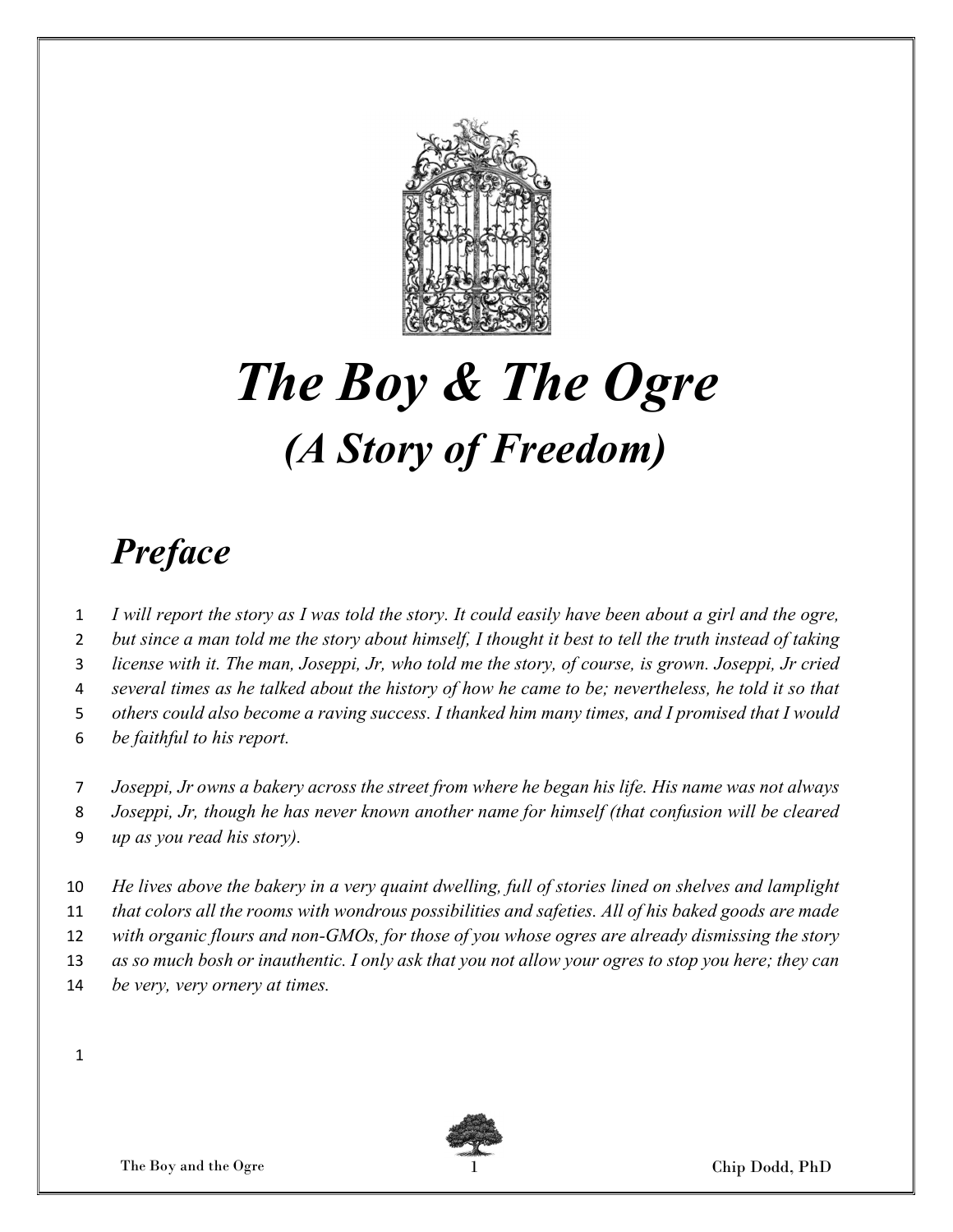#### White Stone Dwelling

On the edge of a valley stands a gleaming white stone dwelling where a young boy lives with his caretaker.

It is clean and ordered, very well maintained. Bushes planted in order around the dwelling bloom in splashes

of color in their different seasons. Flowers bloom that glow until the cold of fall stops them. On the edge

of the groomed grass, just before the beginning of the unkempt and wild valley, sits a stone bench beside a

gigantic, old oak tree. A tire swing hangs from one of the strong lower branches.

A very beautiful young boy, who does not know that he is beautiful, has just slowed the swing to a standstill.

He looks out over the valley at the sunset, far, far to the west over the long horizon of trees beyond counting.

He is tired of swinging. His eyes are full and his mouth is in a straight line, not unhappy, but serious as in

concentration. He knows that supper will be served soon at a very certain time, for which he tries to be

grateful; he tries very, very hard to be grateful and on time. Time just doesn't make a lot of sense to him,

and porridge doesn't thrill—even though he knows nothing else. Porridge is the "ultimate healthy food and

we need nothing else to survive," he says to himself and knows quite well by verse. The valley does make

sense to him, as does the sunset; however, he has no words, just sense.

He slides out of the swing and heads to the dwelling. The shadows have lengthened to giants, and darkness

will come soon. He knows to be alert to the dark, and knows to be inside before it arrives. His caretaker has

told him about the danger of darkness, and the stories he reads to the boy tell him why. The unexpected

happens in the dark. Even so, the boy takes in a breath that comes out as a sigh before going through the

door. He wants to wait until the last minute before going in. The fireflies are so much greener against the

darkness, and they make light. He enters prepared and actually is quite hungry. They never, ever eat

porridge unless they are hungry. And they are only hungry just after morning daylight, when the sun is most

high, and right after the sun goes down.

The boy smells what the caretaker calls the "healthy" scent of the porridge as he enters. The caretaker is bent over the pot as the boy moves toward the cupboard to set the table with the clay bowls, silver spoons, and clay mugs for water. The caretaker turns and half smiles as he moves toward the table. He asks about the boy's day, showing concern about his thoughts and actions. He warns him, again, to be careful about the drop off into the valley where the groomed grass ends. "Remember there are wild things with cutting teeth in the wilds," the boy says in his head as the caretaker finishes the sentence. The boy knows to be grateful for the warning. He wonders, however, why the caretaker tells him every evening, because he also tells him how smart and wise he is since he knows so much about all the things he has been taught. The boy

no longer shares what he wonders.

The boy smiles gently and tells the caretaker all about his day since lunch. He says at the end of his story that he likes watching the fireflies. The caretaker lets out a sigh, looking displeasured. The boy knows that he has disappointed his caretaker, who begins to patiently explain how the dangers prevent us from things we would like, how he only wants the boy's good, and then onto the reality of how life works. The boy feels bad about wanting to see the fireflies, ruining a very interesting story—to which the caretaker had

been listening pensively.

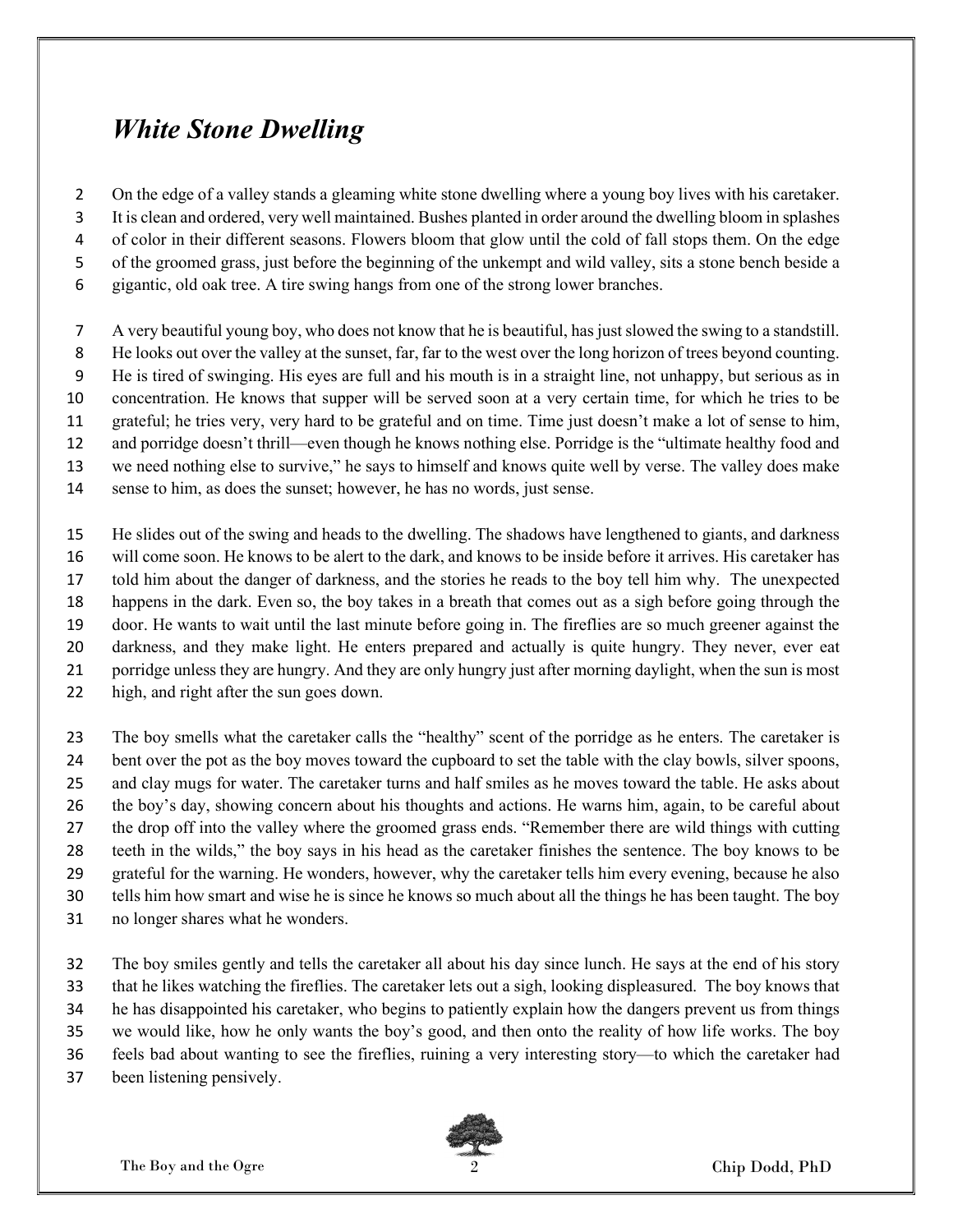- "Pensive" was the new word he had learned the night before from the big dictionary the caretaker and he
- read before sleep. The boy was very proud to know the word, but didn't mention it—because he didn't. The
- rest of the meal they ate quietly, the quiet only broken by the sounds of the spoons and the caretaker's
- slurping into his crooked mouth.
- Joseppi Jr., did not know that he was a beautiful boy or that the caretaker was quite ugly, hideously looking actually. Joseppi Jr. showed me a picture of him. Due to my own trained sensibilities, I assumed Joseppi Jr. was thinking in an impoverished way, since he was, after all, just a baker. After he showed me a picture of the caretaker, however, I had to agree, justifiably. He was hideous.
- The caretaker was an ogre. A real one. His mouth was crooked, and it made his teeth protrude from one side of his face, hanging out over his lower lip. A long scar ran from the edge of his exposed teeth up to his left eye. His eyes bulged quite ominously and, Joseppi Jr. said, watered constantly, which the ogre attributed to horrible grass and tree allergies. The allergies were tolerable, the ogre always told the boy, because the boy was worth all the pain of the work the ogre had to do outdoors to care take him. His head was not round or shapely in any way. I cannot even give a geometrical description but to tell what shape his head was not,
- so angular and knotty it was.
	- The boy always felt bad about how much he was cared for when the allergies were mentioned. He tried to feel good about how important he was, but it was very hard because he felt bad, too. So, he didn't mention the allergies. Then, he also felt bad about not doing so. In the end, he just tried to be good. The man, Joseppi
	- Jr., had a far away look in his eyes when he told me about how confused he had been.
	- Joseppi Jr. told me that the ogre moved about slowly with groans and remained permanently bent at the shoulders. The ogre's skin, in spite of the outdoor sun, was pale, almost translucent, showing veins and splotchy patches of scaly skin that constantly sloughed off his face, sometimes into the porridge, which he ate. Joseppi Jr. told me that he did not know what hideous looked like at the time; however, he did tell me that sometimes he did not finish his porridge and went hungry until next time.
	- The ogre was very concerned about the boy's poor appetite at these times, so he would try to eat in spite of the nausea. The slurping sounds and the porridge on the ogre's chin did not help either. The boy knew not to wipe it off with his napkin. He did it once, and the ogre's face grew quite still, which frightened the boy into tolerance. The boy was glad when the ogre spoke again, even though he did not mention what had just happened. The boy learned a whole lot about what not to do from what was never said—which left him
	- highly aware and very careful.
	- After the evening meal, the boy cleaned the dishes at the pump outside, always frightened, and yet grateful to see the fireflies for a quick minute. He was always relieved to shut the door on reentering. He never wondered why he was always warned about the dark, but was allowed to go into the dark to clean the dishes. He just felt brave, and felt relieved, to help the caretaker who did so much for him. The caretaker would do little chores before bedtime. Then, he would read stories to the boy. Afterwards, they prayed about not
	- dying during the night and for the Great Caregiver to take their souls if so. He always said "goodnight"
	- kindly. The boy looked forward to the morning's light.

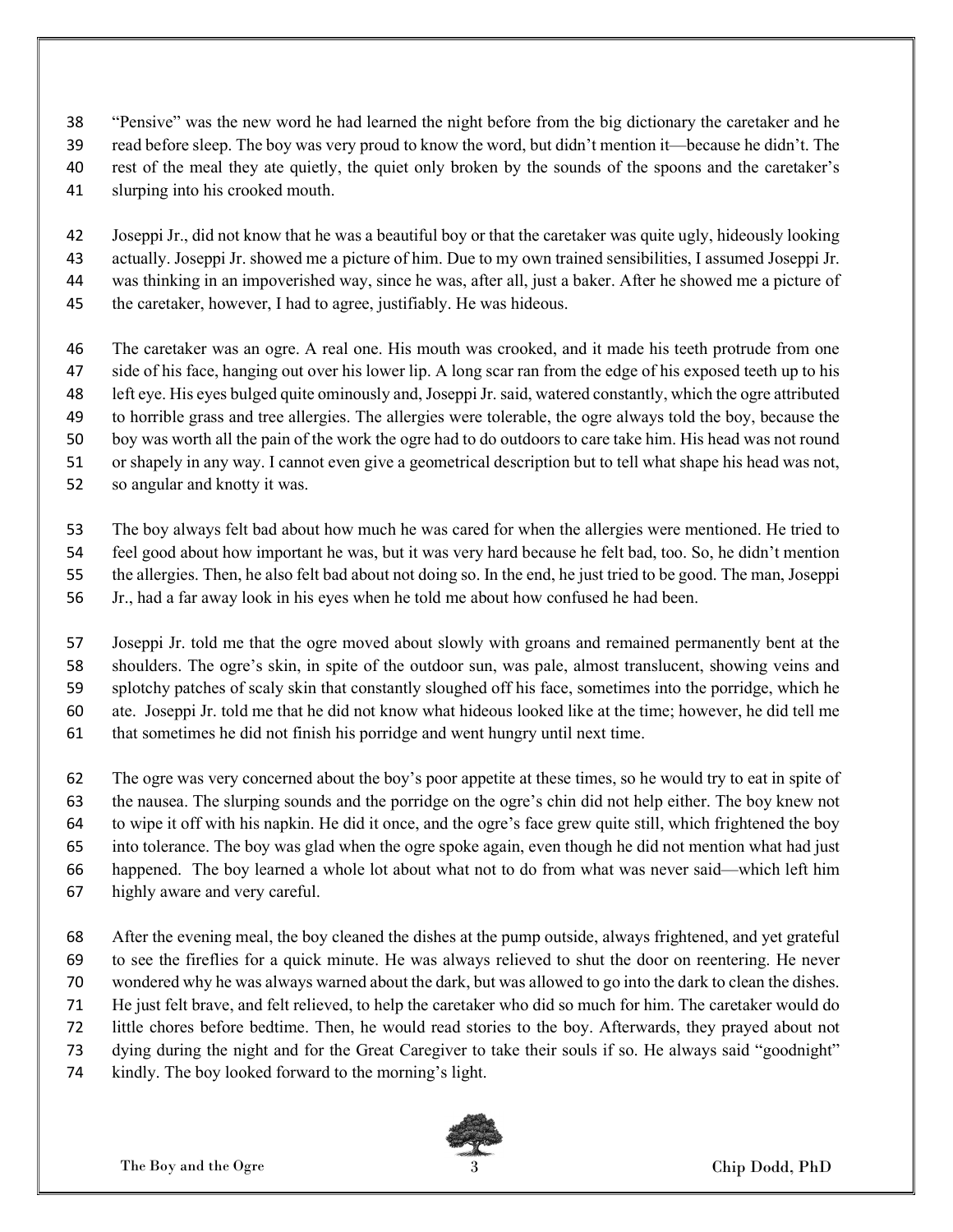Also, without a doubt, the boy looked forward to books, any books no matter how scary or duty-bound they

- were. Stories about dangers, and the need to stay safe, and how smart people are careful, and how foolish
- people twiddle away their time and wound up hungry, and how the lack of appreciation leads to being alone,
- and how the grasshopper dies in winter, but the ant is toasty underground with plenty to eat. He learned
- sayings, too, lots of them: rolling stones gather no moss; the need to fish; water under the bridge; not crying
- over spilled milk; taking the heat in the kitchen; pulling one's self up by boot straps; if you're not the big
- dog, you need to stay on the porch; getting back on a horse after it knocks you off; how the Great Caregiver
- only helps those who help themselves.

The boy knew all the teachings by memorization, but loved the pictures so much that he could repeat the words to the caretaker while wondering all kinds of things about the horses, cows, chickens, grasshoppers, ants, trees, cradles, pirates, train robbers, banks, coins, ditches, runaway cars, the Great Caregiver, earthquakes, lightning, thunder, mining cave-ins, graveyards, and on and on. He thought the man pulling himself up by his bootstraps looked funny and seemed silly the way his face was red with effort. He also thought that the woman who always ate her dessert first looked friendly, and he felt somehow sad about her. He wondered what made dessert so strong that she would break the rules.

The boy no longer asked unsuitable questions and gave suitable answers. He loved the way words were shaped in the big dictionary and the small pictures beside some of the words. The caretaker would always 92 end the stories with, "... and that is why we are so fortunate to live where we do—so these things don't happen to us. But someday you will be ready to go there." The boy would always say how much he liked where he lived and didn't want to go "there," and the caretaker would always say he could stay as long as he wanted with a grunt that seemed to please him. The boy would feel nervous inside his stomach, yet in his heart he wondered what riding a horse could be like and the taste of apple pie. When the light was out, he would always fall asleep wondering.

## A Great & Daring Idea

In the mornings after the clean up chores, the ogre went to work on the grounds, and the boy was free to play, invent and pretend. The ogre told him to enjoy his play until meals because soon enough he would not be able to do so. The ogre always told him to be careful and never go beyond 4 the sight of the dwelling. The ogre would set off with his scythe over his shoulder and basket of other tools in his other hand. The boy would often ask to go with the ogre because he would be scared of mistakes somehow. But the ogre told him it was good for him to play, and the ogre wanted to give the boy what he himself had never had.

- Soon, the boy would venture out on to the grounds, inventing games as he went. His favorite game
- was most dangerous. The manicured grounds in front of their dwelling were covered with carved
- stones and statues as far as the boy's eyes could see. He would step on flat stones, which had words
- and dates carved into them, until he reached the first tall one to lift himself upon, never touching
- grass. If he touched grass, he would have to go back to the beginning or he would have to become

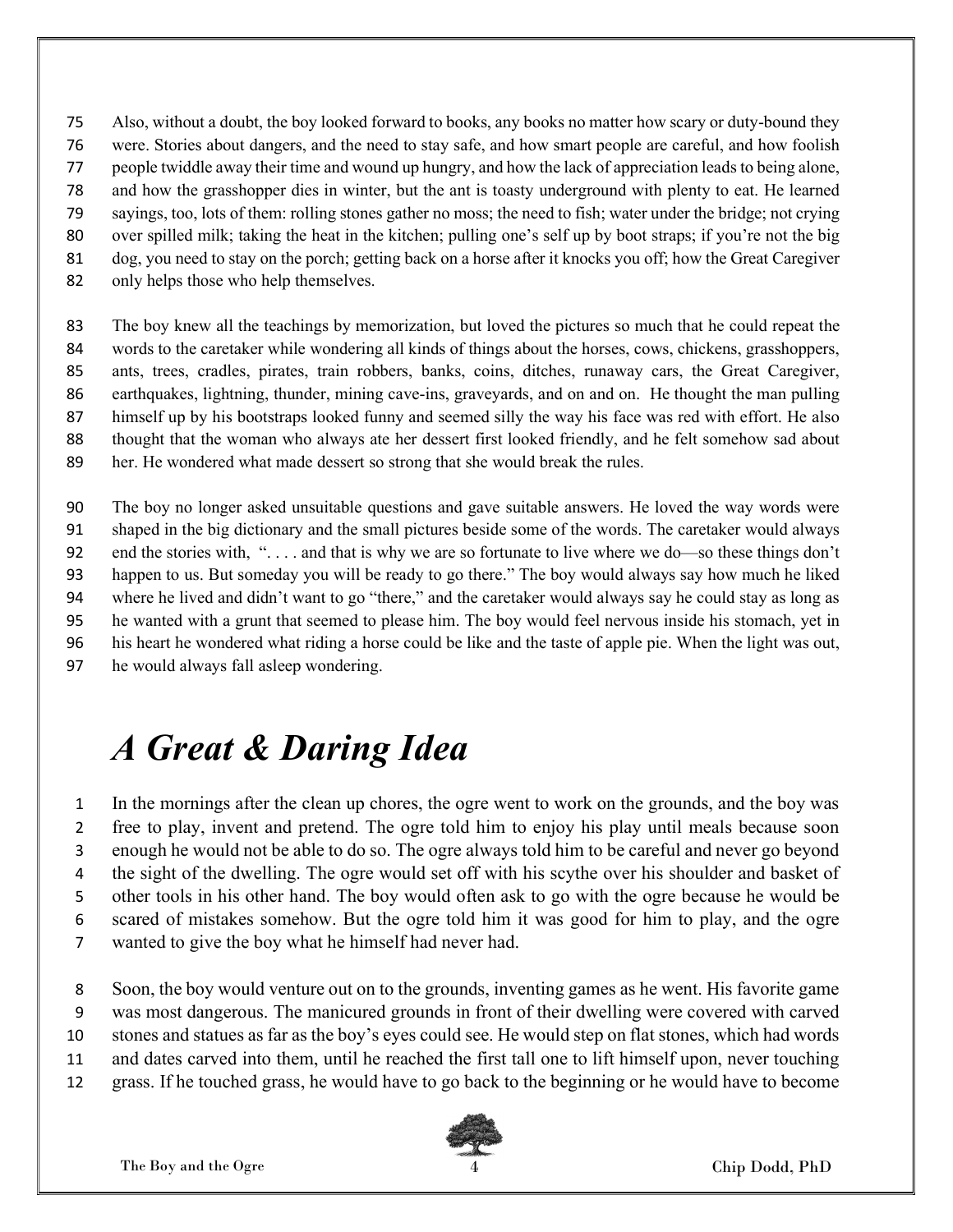another character that could revive. The grass was where the alligators lived, waiting to devour, or where the ghouls would reach out and snatch the unsuspecting under water, never to return. As long as he could stay on stone, the adventure could take him places. The older the boy became, the farther he could jump, higher he could climb, farther from the dwelling he could go, and the more

he wondered--though he had never lost sight of the dwelling.

One day after lunch, the boy had a great and daring idea. He would find out how far he could go. Before lunch he had made it to the stone where the angel stood; he had stood before on the pedestal where the angel's feet were next to his, but the boy had never gone farther. He could still see roof

of the dwelling, but barely. The angel held a sword that pointed onward, and pointed up towards

the tops of the trees that swayed in the breeze and the giant blue of the sky.

As the sun went down that evening his thoughts were still on the angel. If he could grab the tree branch that hung near the angel's sword and swing out, the boy knew that he could land on the next stone without touching grass. If he could make it. The boy was pretty sure he would be able to see the dwelling and still please the caretaker. The thought scared him, and the desire did, too. The next morning, he decided to set out for the angel. He, also, made sure the caretaker was occupied in another direction before he set out. The boy felt nervous inside himself for fear of the caretaker's disappointment. Even in his confusion he just so wanted to be brave, but he was very scared.

Brave won. Climbing up towards the angel's sword, he reached back with the branch in his hands and swung out, letting go just as his feet touched the top of the next stone. He wobbled a bit and then gained his balance. He had never been so far from home. He jumped to the next stone and the next, and then stopped suddenly, no longer thinking of alligators or ghouls. Before him was a tall row of bushes over which he could not see. He heard sounds that he had never heard before just beyond the bushes. And he smelled from where he stood one of the most indescribable, freshest, sweetest scents. The scent, which he would discover soon, was the mouth watering, joy-awakening, magical draw of cinnamon bread being baked.

Without thinking, he hopped down from the stone into the alligator pit, because the wonder of the other side of the bushes had just made the grass . . . well . . . "just grass," Joseppi Jr. told me. Even in his wonder, the boy was very cautious, having been trained in every danger and the danger of danger for the sake of living. He knew what could happen, the ogre's words testified. He ran from stone to stone and crouched behind each one, drawn towards the sounds and scent like a magnet to the mystery as wild as the valley. He entered through the hedge branches and crawled on the ground to the front of the bushes. A black iron fence ran along the front of the bushes, and he knew protected him from what could harm him. The fence also kept him in he realized quickly.

What he saw made his heart race, and without knowing it, his eyes were wide and his mouth was slightly open and curved upwards. A man walked by carrying a paper and satchel. His shoes were shiny black, and he whistled while he walked. A girl and boy his own age came by the other way

riding boards with wheels that he had seen in the books he read—very dangerous without

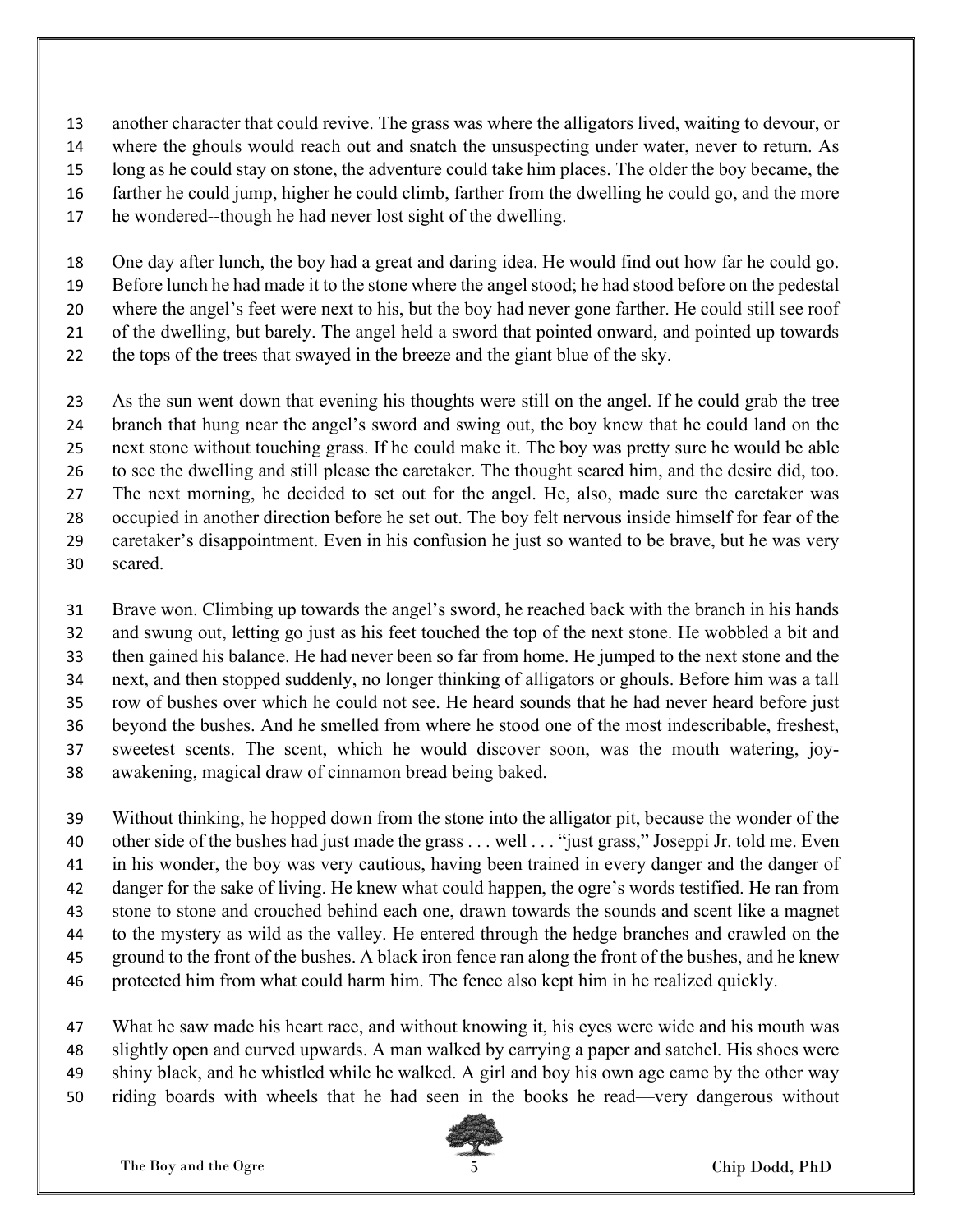protective gear. They wore none, and laughed as they click-clicked by on the sidewalk. A woman then walked by with a very eager dog on a leash. It made little quick steps to her big ones, and pulled on its leash towards the boy with a "yip-yip" sound. He slid back into the leafy branches for a moment until the lady pulled the eager dog along. It was quickly drawn to some other curiosity as they walked along. All the people the boy saw spoke to each other or smiled like they knew each other. The "hellos" made the boy ponder and look at the ground in wonder.

When he looked back up, across the street he saw a man come out of a store front with a broom. He wore a white apron, a big mustache, and a giant smile. The boy read the words JOSEPPI'S BAKERY written on the shiny window under the red and white awning of the shop. The boy knew where the magic scent came from, wafting out through the open front door; he watched the man greet passersby while he swept the sidewalk in front of the shop. And he watched lots of people go into the bakery.

A bus then arrived, stopping on the other side of the street almost in front of JOSEPPI'S BAKERY as people waiting climbed aboard, and it was off on its way quickly. Just as the boy was about to focus again on the smiling man in front of the bakery, he instead looked straight into the face of a young girl. She was on her hands and knees looking through the fence at him. Before he could gather his wits to run, she asked in plain-old curiosity what game he was playing by hiding in the bushes. Then he did gather his wits, pushed back into the grass quickly, and ran back to his stone dwelling as quickly as he could, not caring about alligators or ghouls at all. He was out of breath when he returned and the ogre was nowhere to be seen. The boy drank deeply from the water spigot before going out to his swing to think and ponder. But he could hardly ponder at all, so drawn was he to what he had seen.

The ogre returned soon enough for lunch, so the boy knew the time. He was still sitting in the swing staring out over the valley, but not seeing it anymore. He, instead, saw the place he had been, and he mostly remembered the smiling man who seemed about to throw his head back and laugh like in the books the boy read at night. The windows were shiny, the red and white awnings were bright, and the scent of cinnamon bread was indescribable—but to his nose and curious hunger.

The mood of the ogre was normal to the relief of the boy, until the boy himself realized he had not performed his typical behavior of moving toward the dwelling for the meal when the ogre arrived. He had forgotten, so lost in reverie and a strange fear. The ogre said nothing when the boy entered the stone dwelling. The silence scared the boy, and he had to make a decision very quickly. When the ogre and the boy sat for porridge, the ogre talked about his morning labor. Then he asked the boy if he had had a pleasant morning of play with a most minute, very slight, almost unnoticeable, hardly perceptible tone in his voice and look upon his face that frightened the boy. The boy watched this time more than normal. And this time he told a great story of play and escape from the dangers the ogre had taught him. The boy realized in that moment, however, a very strange, even discomfiting, yet stunning thought. He knew that he had been telling the ogre, always, what

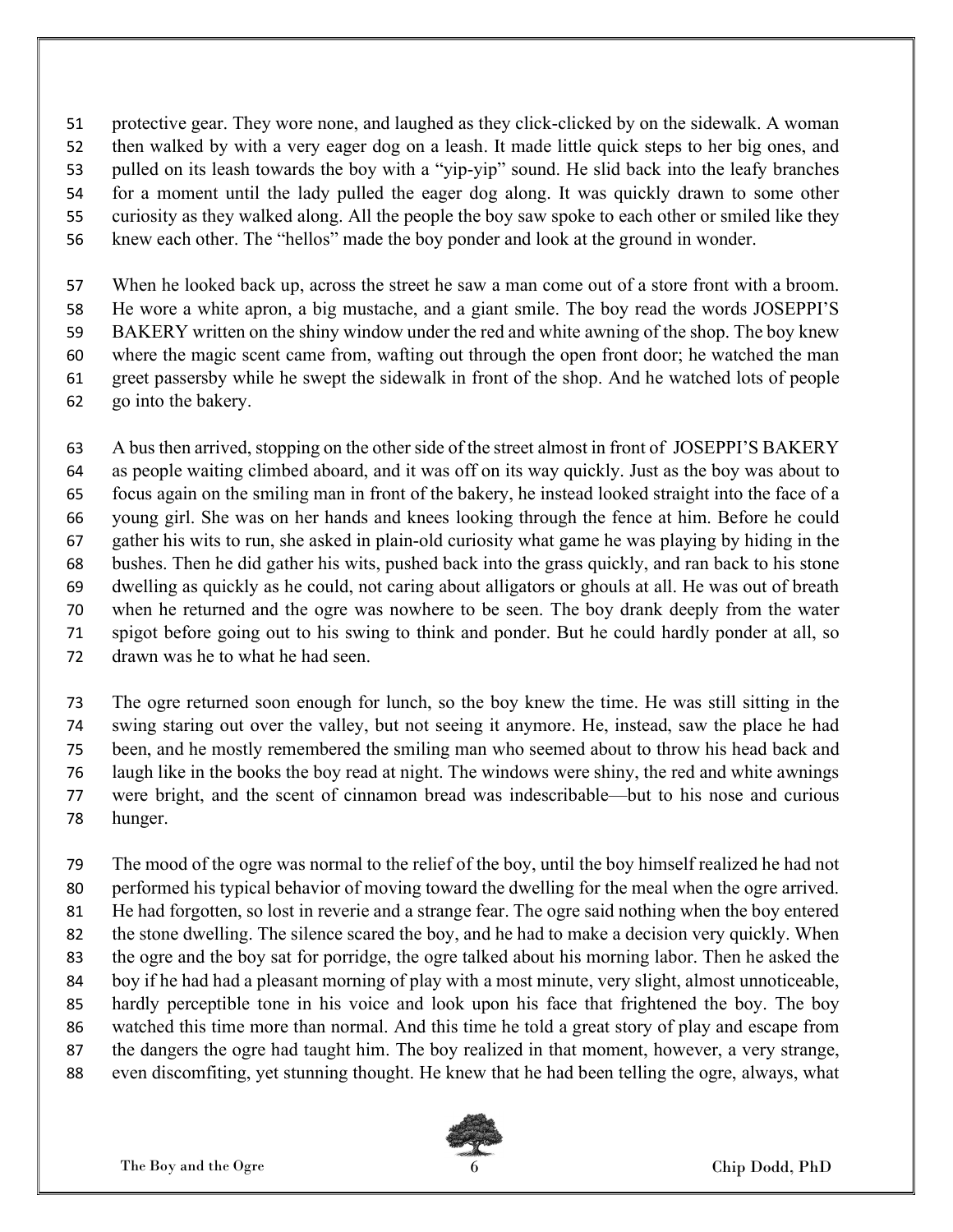he wanted to hear—not the truth, like "I'm scared of you being mad at me, and then getting rid of me."

The ogre seemed not to be disappointed in the story, and the very minute, barely noticeable, only slight, hardly perceptible tone of voice and facial expression disappeared. The ogre, then, went on about his grunting and silence and talk of the afternoon chores. The boy reached out to pat the ogre's hand, feeling somehow pity for the ogre. The boy and the ogre then looked at each other for just a moment before the ogre withdrew his hand and looked away—not displeased, but somehow frightened, in a very minor, hardly noticeable way. But the boy knew, somehow this time, that the ogre's withdrawal was the ogre's withdrawal, not his own fault. The boy cared about the ogre, and the ogre cared about the boy. The boy had been taught that telling the truth would get him in trouble, so he learned not to share his thoughts and feelings.

The boy finished his porridge with ritualistic motions, but his heart and mind exploded with the joy of seeing a living picture book. People, lots of them, talking and laughing and walking in the wonder of each other. The boy especially remembered Joseppi's smiling welcome to the visitors who came to his shop, and the eager way he swept the sidewalk. No alligators and no ghouls that he could see, and yet he was very scared to believe what he saw.

#### "Through the Gate, Silly"

The boy returned to the life he had seen. He hid in the bushes and watched. The girl who had asked what he was doing in the bushes found the boy again; he told her slowly that he was just playing a game by hiding. She asked if she could play, which scared the boy a lot. Without the boy's answer, she walked away and then reappeared moments later behind him. He asked, very surprised, how she came through the fence. In a very befuddled way, she giggled, and said, "through the gate, silly" He took the risk of showing her the game of alligators and ghouls, and she loved it. She was very good at it, too. They talked some, and finally the boy asked about the bakery and the smiling man. She smiled a very big smile and opened her big brown eyes with delight and said, "Oh, you mean my uncle Joseppi, the great baker." They sat with their backs against a stone that blocked the wind and made the sun warmer as they talked. The boy finally asked a daring question that he knew would reveal how much he did not know. He asked about the sweet scent coming from the shop. Very curiously she looked at him, and the boy saw a very kind and delightful look come to her face as she jumped up, grabbing his hand, and said, "Come with me!"

Before the surprised boy could even think to falsely protest, he was running with her to keep up. Through the gate, across the street, past a leaping barking little dog, which later is all he remembered seeing before they burst into the absolutely wonderful, delightful, magnificent, replenishing smell of cooking bread and the sound of Joseppi's laughter as he greeted his niece

and her new friend. "Tell him about cinnamon, Uncle Joseppi. He doesn't know!"

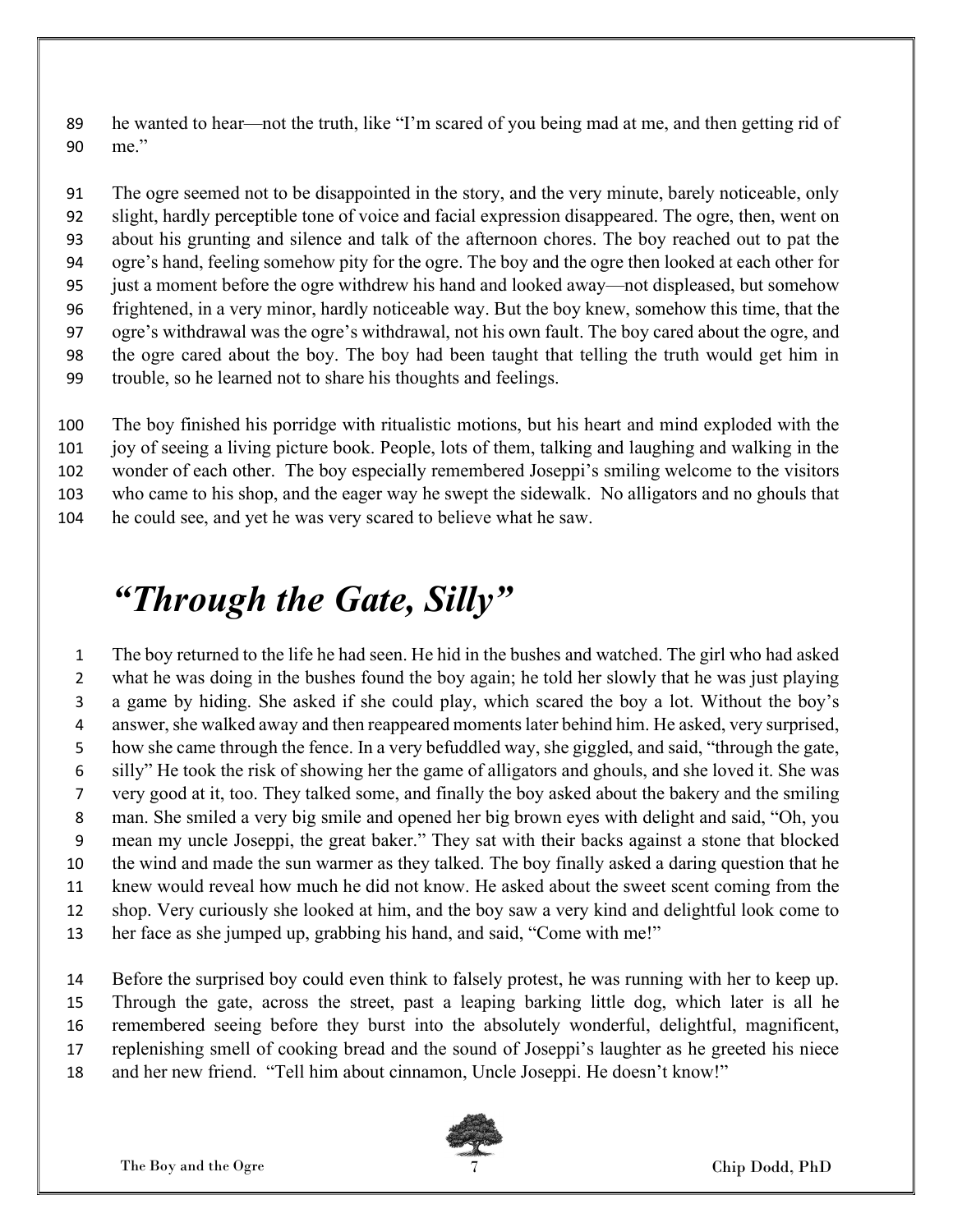"Aaaaah," Joseppi, said, "Hello, my friend, the one who hides in the bushes, welcome to the bakery

- of Joseppi! The greatest story I tell you about cinnamon is to taste its wonder." The boy forgot to
- run from the danger of realizing that Joseppi had seen him before, because Joseppi had already
- reached towards the cooling racks of bread to hand the boy a warm cinnamon muffin. "Go ahead,"
- Joseppi said to the boy who just held the muffin in mid-air, "Joseppi no fool anyone." Time stood
- still for a moment as the boy stared at the muffin, and the room was quiet, until the boy took a bite, and the taste was as wondrous as the smell. His eyes opened wide, and he could not help but jump
- a little in the air as the girl and Joseppi laughed and hopped in their own delight.
- Before the boy could even gobble up the muffin and then drink the coldest milk in the universe,
- Joseppi had begun to open a book of the great world of spices and began to read the names of all
- of them from A and beyond. He told about the lands they came from, and the boy would never
- need to go to them because he would one day have them all in the bakery, where the world would
- come to him.

Suddenly, the boy's eyes became wide with fright. He had forgotten the time so full of life he had

been. He jumped from a spinning stool at the soda counter, hollered his goodbye as he headed out

the door of Joseppi's place, and ran with all his might towards the stone dwelling as the sun sank

into the valley beyond. He arrived out of breath just as the ogre entered the door of their house.

- The boy ran in just behind him, flush with fear and excitement. His head swam with truth and
- awakenings, and courage.

The ogre turned on the boy with fury, wanting to know where he had been. The boy stood still in fright and shame, looking into the large eyes of the hunchbacked ogre. In spite of the power of his fright, he remembered Joseppi's smile. Before the boy realized it, he said loudly, "You are fired!" The boy remembered reading that in one of the stories about the dangers of everything. The world stood still again. Twice in one day. The ogre stood stunned and breathless. Before the ogre could move or breathe, the boy continued, "You lied to me about where we live; you lied to me about what life is like; you lied to me about food and people and kindness and friends. You are fired," and the boy began to cry tears as big as raindrops. He kept on, through his tears and hiccupping, "I know you want to protect me, and I know you want me not to be harmed, but you did not tell 47 me everything, and I have somehow always known. I have lied to you, and I do not want to lie. It

feels so bad."

The boy began to feel himself get big, but he was not. The ogre had begun to shrink in front of his eyes. The boy stopped talking, and the ogre started to cry and shrink and protest. "I just wanted to take care of you and did the best I could. Everyone will hurt you and love is a lie," he shrieked with the voice that sounded like a cricket to the boy. "What will happen to me, and what will happen to you," the caretaker wailed, as he began to look less like an ogre and more like a cricket, so small he had become at the boy's feet.